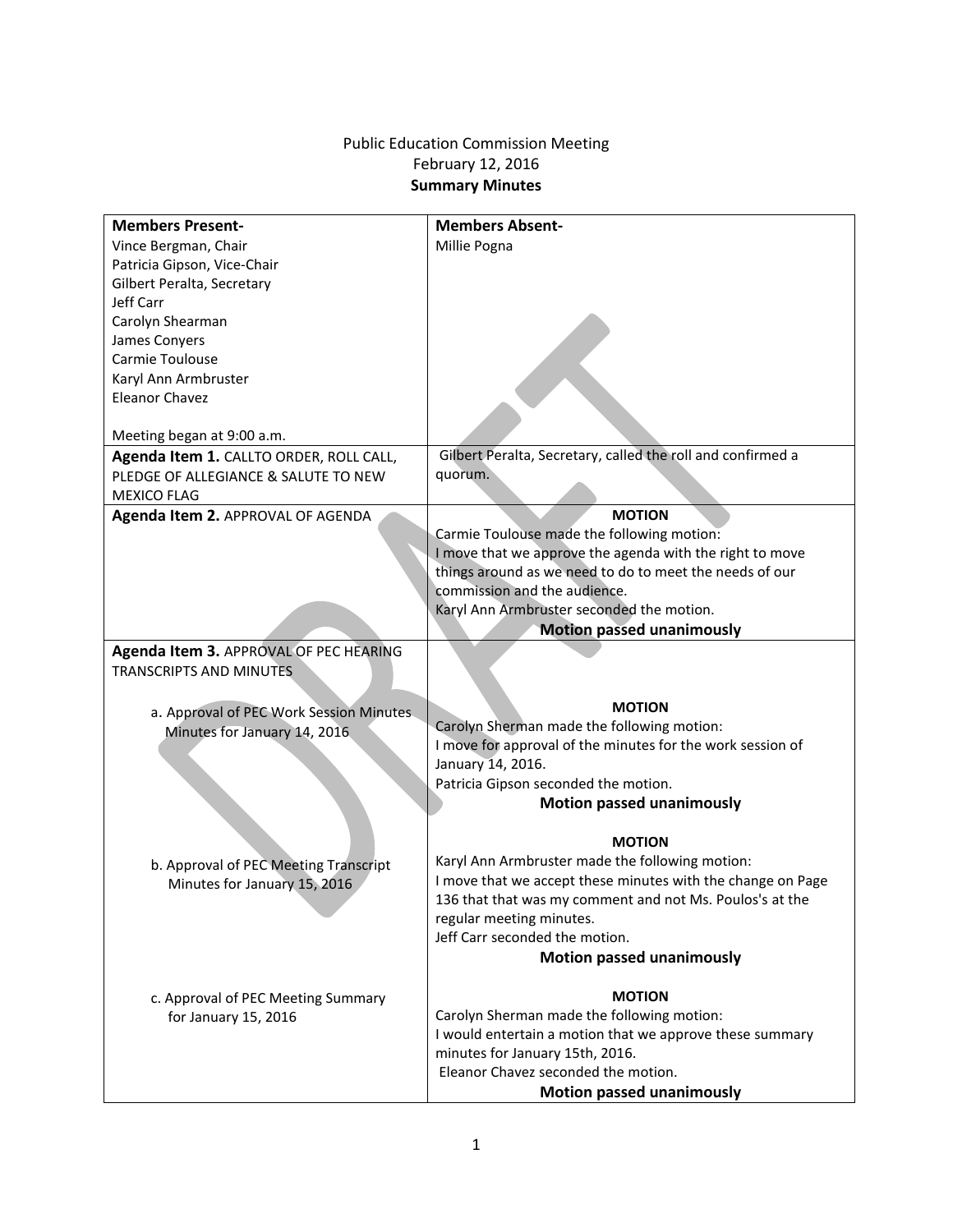| Agenda Item 4. DISCUSSION AND POSSIBLE | <b>MOTION</b>                                                                                                                               |
|----------------------------------------|---------------------------------------------------------------------------------------------------------------------------------------------|
| <b>ACTION PEC RULES OF ORDER</b>       | Eleanor Chavez made a motion to approve the PEC Rules of                                                                                    |
|                                        | Order.                                                                                                                                      |
|                                        | Gilbert Peralta seconded the motion.                                                                                                        |
|                                        | <b>Motion passed unanimously</b>                                                                                                            |
| Agenda Item 5. DISCUSSION AND POSSIBLE | <b>Motion</b>                                                                                                                               |
| ACTION ON PEC OPEN MEETINGS ACT        | Carmie Toulouse made the following motion:                                                                                                  |
| <b>RESOLUTION</b>                      | I move that the Public Education Commission approve the PEC                                                                                 |
|                                        | Open Meetings Act resolution.                                                                                                               |
|                                        | Carolyn Sherman seconded the motion.                                                                                                        |
|                                        | <b>Motion passed unanimously</b>                                                                                                            |
| Agenda Item 6. UPDATE ON CARL PERKINS  | Recorded comments are available in full transcript.                                                                                         |
| PROGRAM                                |                                                                                                                                             |
|                                        |                                                                                                                                             |
| Agenda Item 7. DICUSSION AND POSSIBLE  | <b>Motion</b>                                                                                                                               |
| <b>ACTION ON DRAFT PERFORMANCE</b>     | Carolyn Sherman made the following motion:                                                                                                  |
| <b>FRAMEWORK NEGOTIATION PROCEDURE</b> | I'd like to move that this item be tabled to the April 2016 PEC                                                                             |
|                                        | Commission meeting.                                                                                                                         |
|                                        | Jeff Carr seconded the motion.                                                                                                              |
|                                        | <b>Motion passed unanimously</b>                                                                                                            |
| Agenda Item 8. DISCUSSION AND POSSIBLE | <b>Motion</b>                                                                                                                               |
| <b>ACTION ON CHARTER SCHOOL</b>        | Carolyn Sherman made the following motion:                                                                                                  |
| <b>AMENDMENTS</b>                      | I move to approve the amendment request presented by Coral                                                                                  |
|                                        | Community School requesting to amend its instructional                                                                                      |
| A. Coral Community Charter School-     | program, which currently houses Grades K-6 with an enrollment                                                                               |
| <b>Grade Levels Served</b>             | cap of 390, to expand its grade levels to K-7 with an enrollment                                                                            |
|                                        | cap at 390 in the 2016/'17 school year and to expand its grade                                                                              |
|                                        | level to K through eight with an enrollment cap of -- continuing                                                                            |
|                                        | an enrollment cap of 390 in the 2017/'18 school year, because                                                                               |
|                                        | the school is demonstrating acceptable academic performance.                                                                                |
|                                        | The school is to provide formal, signed Governance Council                                                                                  |
|                                        | minutes where the approval of this amendment was discussed                                                                                  |
|                                        | and voted on, and the formal amendment request signed by the                                                                                |
|                                        | Governance Council president is to be provided to the PEC at                                                                                |
|                                        | their March meeting.                                                                                                                        |
|                                        | Carmie Toulouse seconded the motion.                                                                                                        |
|                                        | <b>Motion passed unanimously</b>                                                                                                            |
| Agenda Item 9. DISCUSSION AND POSSIBLE | <b>Motion</b>                                                                                                                               |
| <b>ACTION ON 2016 NEW APPLICATION</b>  | Carolyn Shearman made the following motion:                                                                                                 |
| PACKAGE AND PROCESS                    | I move that the Public Education Commission accept the 2016                                                                                 |
|                                        | new charter school application kit, all parts, as has been                                                                                  |
|                                        | presented in our official notebooks today, and that we authorize                                                                            |
|                                        | the Charter School Division, as our staff, to put this application<br>and all parts of it on the website acti -- available to applicants as |
|                                        | soon as possible.                                                                                                                           |
|                                        | Karyl Ann Armbruster seconded the motion.                                                                                                   |
|                                        | <b>Motion passed unanimously</b>                                                                                                            |
| Agenda Item 10. . DISCUSSION AND       |                                                                                                                                             |
| POSSIBLE ACTION ON POLICY              | <b>Motion</b>                                                                                                                               |
|                                        | Patricia Gipson made the following motion:                                                                                                  |
| RECOMMENDATION FOR INVERSTIGATIONS     |                                                                                                                                             |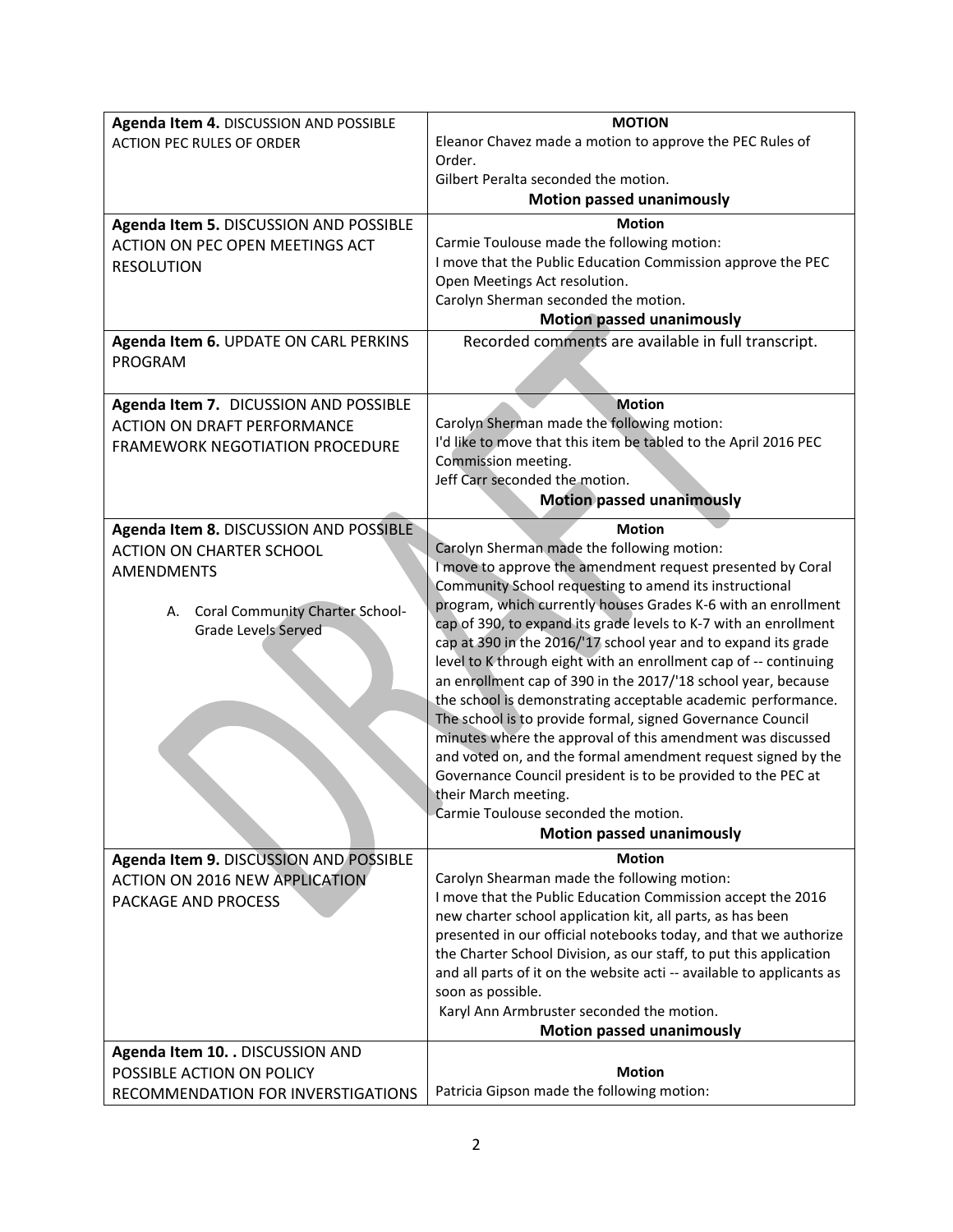| AND COMPLAINT POLICIES                                                                                                                                                                                           | I move that the PEC table the possible action on policy<br>recommendations for investigation and complaint policies to the<br>March meeting for one more review by the task force.<br>Gilbert Peralta seconded the motion.<br><b>Motion passed unanimously</b>           |
|------------------------------------------------------------------------------------------------------------------------------------------------------------------------------------------------------------------|--------------------------------------------------------------------------------------------------------------------------------------------------------------------------------------------------------------------------------------------------------------------------|
| Agenda Item 11. DISCUSSION AND<br>POSSIBLE ACTION ON POLICY<br>RECOMMENDATION FOR GOVERANCE<br><b>CHANGES</b>                                                                                                    | <b>Motion</b><br>Karyl Ann Armbruster made the following motion:<br>I move to adopt the Charter School Governing Body changes,<br>policy statement, and form presented in today's materials.<br>Carmie Toulouse seconded the motion.<br><b>Motion passed unanimously</b> |
| Agenda Item 12. REPORT FROM OPITIONS<br>FOR PARTENTS & THE CHARTER SCHOOL<br>DIVISION - DISCUSSION AND POSSIBLE<br><b>ACTIONS</b><br>A. Schools of Concern (Actions may<br>include requiring a corrective action | Recorded comments are available in full transcript.                                                                                                                                                                                                                      |
| plan and the potential of a suspension<br>or revocation of the school's charter)<br>B. Update on Creative Education<br>Preparatory Institute(CEPi)                                                               | <b>Motion</b><br>Patricia Gipson made the following motion:<br>I move that the PEC issue a notice of intent to revoke the charter                                                                                                                                        |
|                                                                                                                                                                                                                  | of Creative Education Preparatory Institute pursuant to NMSA<br>22-8B-12.<br>Carolyn Sherman seconded the motion.<br><b>Motion passed unanimously</b><br>Recorded comments are available in full transcript.                                                             |
| C. Update on Planning Year Checklist<br>Agenda Item 13. REPORT FROM THE CHAIR<br>A. PEC Liaison Assignments for<br>2016                                                                                          | Recorded comments are available in full transcript                                                                                                                                                                                                                       |
| <b>LFC Report on Charter Schools</b><br>В.<br>NM Charter School Coalition<br>C.<br>Agenda Item 14. PEC COMMENTS                                                                                                  | Recorded comments are available in full transcript.                                                                                                                                                                                                                      |
|                                                                                                                                                                                                                  | <b>Motion</b><br>Patricia Gipson made the following motion:<br>I move that the PEC amend it calendar to move the April and<br>June meetings from Albuquerque to Santa Fe.<br>Carolyn Sherman seconded the motion.<br><b>Motion passed unanimously</b>                    |
| Agenda Item 15. OPEN FORUM                                                                                                                                                                                       | The Commission was addressed by Gene Elliott and Flip<br>Rowen regarding the proposed investigation and<br>complaint policies.<br>Recorded comments are available in full transcript.                                                                                    |